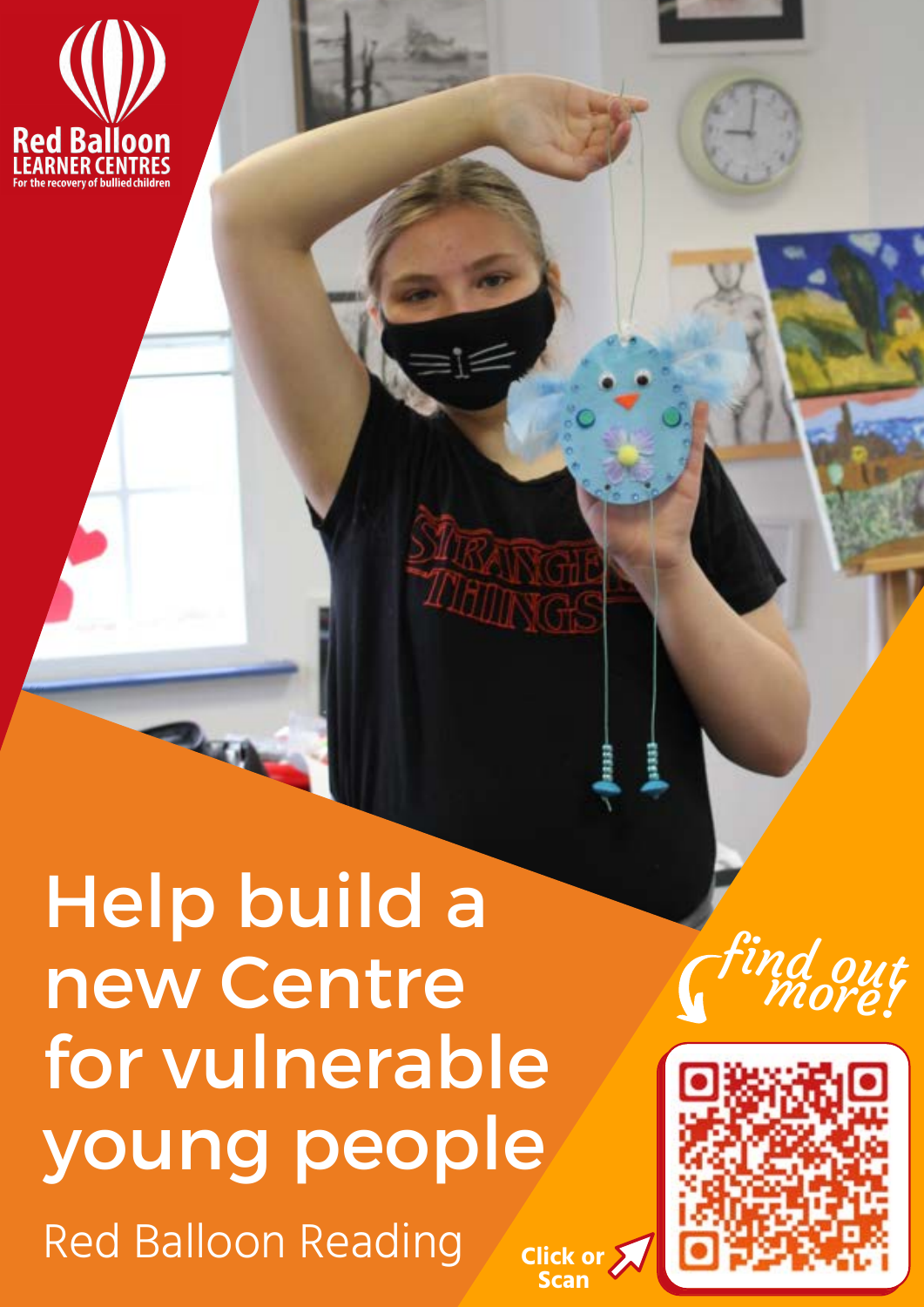This year not only marks our 10th anniversary but also we have welcomed our 100th student onto our roll. Over the past ten years we have moved from a Centre with two teachers and 6 students to a staff team of 20. Our student roll is now up to 24 students. As the need for more specialist provision for young people has increased, we have grown our building and curriculum to meet the demand.

We find ourselves in a moment in time where we have now outgrown our current site and in order to support the number of young people in our area, we need to expand. To do so we need the help of the local community. As a charity, every penny we raise goes towards helping more young people access learning and improve their wellbeing.

I feel privileged to work for Red Balloon - Reading and for the opportunity to support young people in our area. There is no greater feeling than knowing you have helped positively shape a young person's future and I invite you to share that experience.

**Christina Pepper Head of Centre**



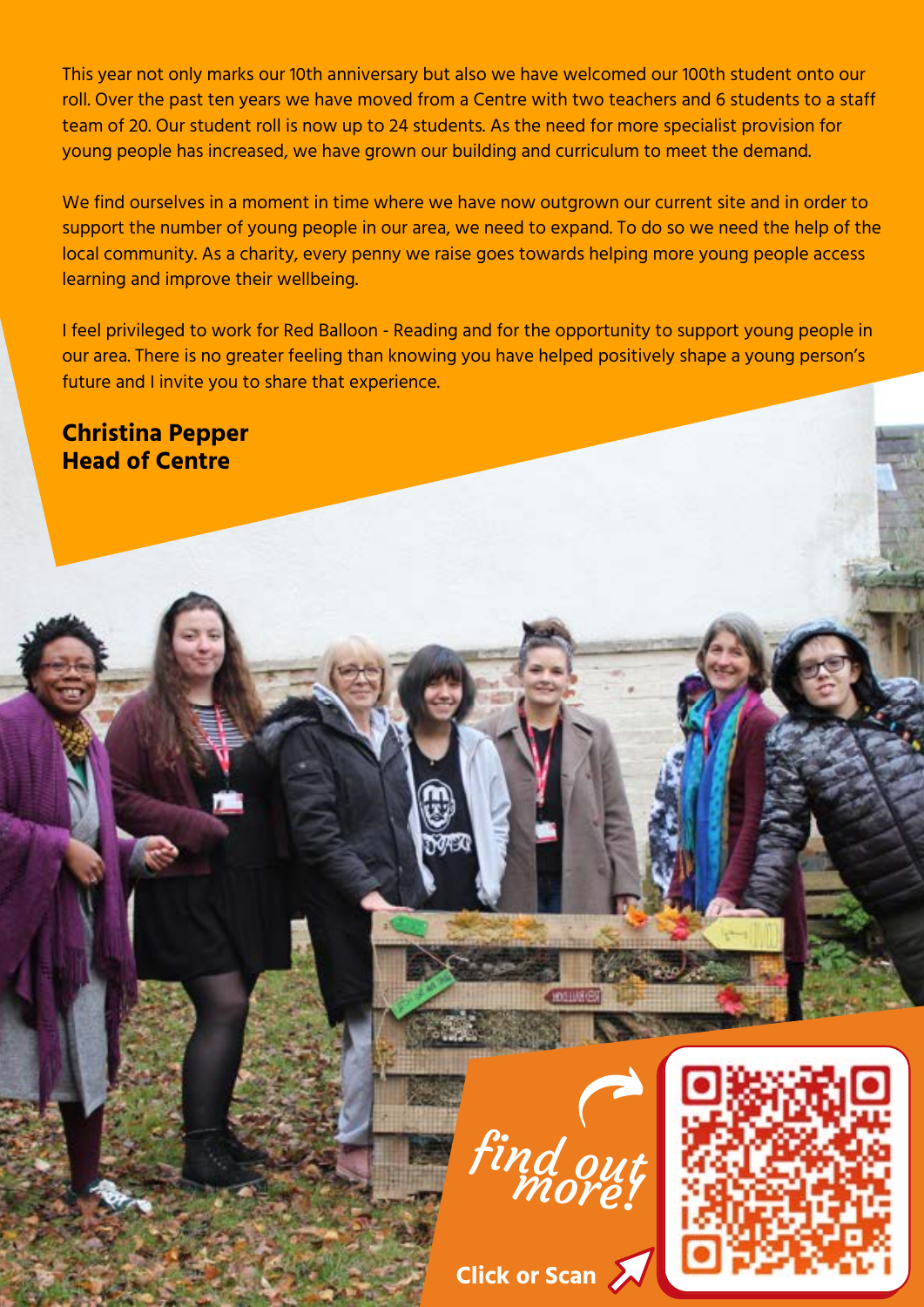# Who we are

Red Balloon Learner Centres, established in 1996, offer a combined educational and therapeutic programme in a small community setting for young people who have self-excluded from school because of severe bullying, trauma and/or are struggling with mental health.

We aim to:

- raise young peoples' self-esteem;
- close any gaps in their learning;
- prepare them for return to mainstream education, employment, or training.

# What we do

Red Balloon - Reading opened in 2011 and this year will celebrate its 10th anniversary.

We provide support for up to 24 students across five local authorities. We seek to develop a community in which all members (staff and students) support each other to learn and to develop the interpersonal skills that they will require to succeed beyond Red Balloon.

Everyone in our community has the right to learn, to feel safe and to be respected and that forms the core of everything we do here.



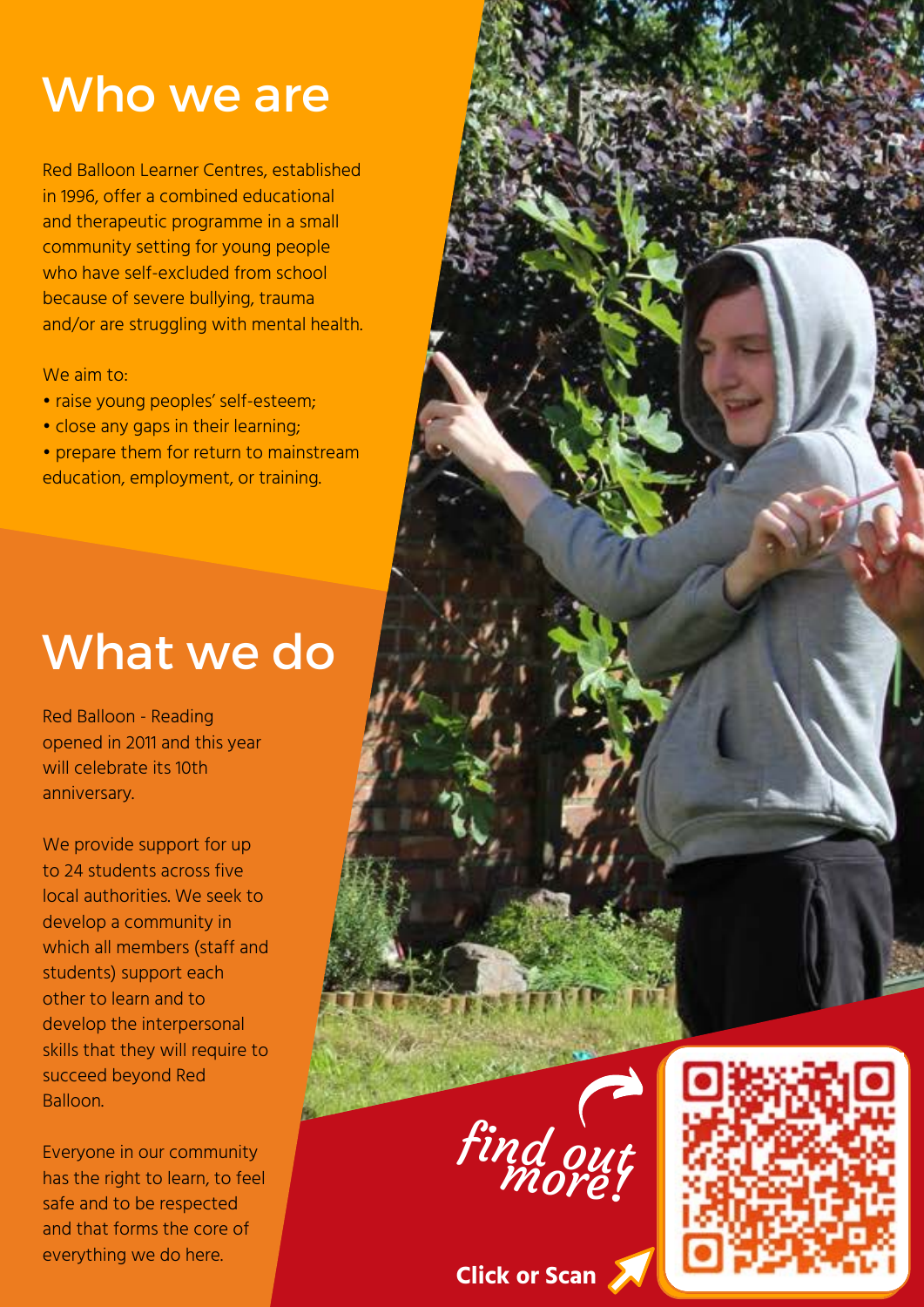

### **Qualifications**

At KS4, students can take GCSEs in English, Maths and Science as well as other qualifications (Entry Level, Functional Skills, etc.) across the curriculum.

# How we help

## Individual timetables

Each student has a bespoke timetable tailored to their needs. Working in one-to-one lessons or as part of a small group, sessions include academic subjects, creative arts, well-being and personal development.

## Integrated well-being

We offer an individualised well-being programme to each student in a safe and supportive community.

A range of therapies (music, art, canine and equine) are available, and Circle Time, PSHEE, Lifeskills and Mentoring supplement the curriculum and imbed well-being throughout the day.

Well-being helps rebuild students' self-esteem and confidence, enabling them to progress in personal development and academic attainment.

## Moving on

When a student's well-being has improved and they have re-engaged with academic work, they are able to leave Red Balloon and return to mainstream school, employment or training.

We work with students and their parents/carers to identify the next step and support the transition to their new placement.

**Click or Scan**

find out

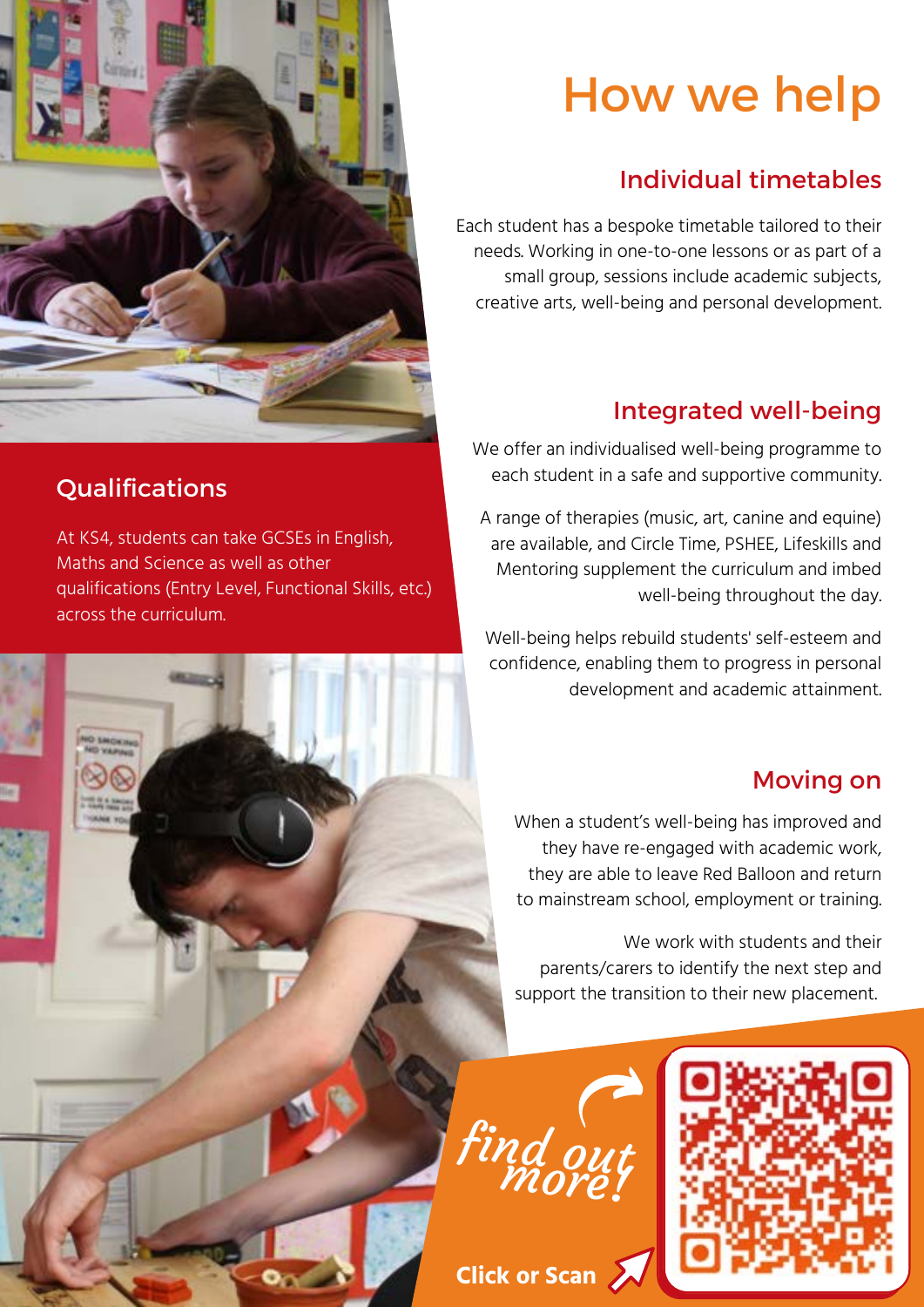## Expansion project

**Over the past three years, Red Balloon - Reading has seen a significant increase in the number of referrals it receives. According to the NHS in 2020, "One in six school-aged children has a mental health problem. This is a rise from one in ten in 2004 and one in nine in 2017."**

**The recent pandemic and the subsequent lockdowns have and will continue to have a further impact on young people's mental health for some time. Therefore, we recognise there is an evergrowing need for more provisions in the area to support young people in our area.**

**The aims of the expansion project are to:**

- **Offer RBR provision to more young people from the surrounding areas**
- **Provide more subjects within the curriculum by sharing specialised teachers across the two sites**
- **Secure a building that enables more interactive lessons (workshops, cooking, etc.)**



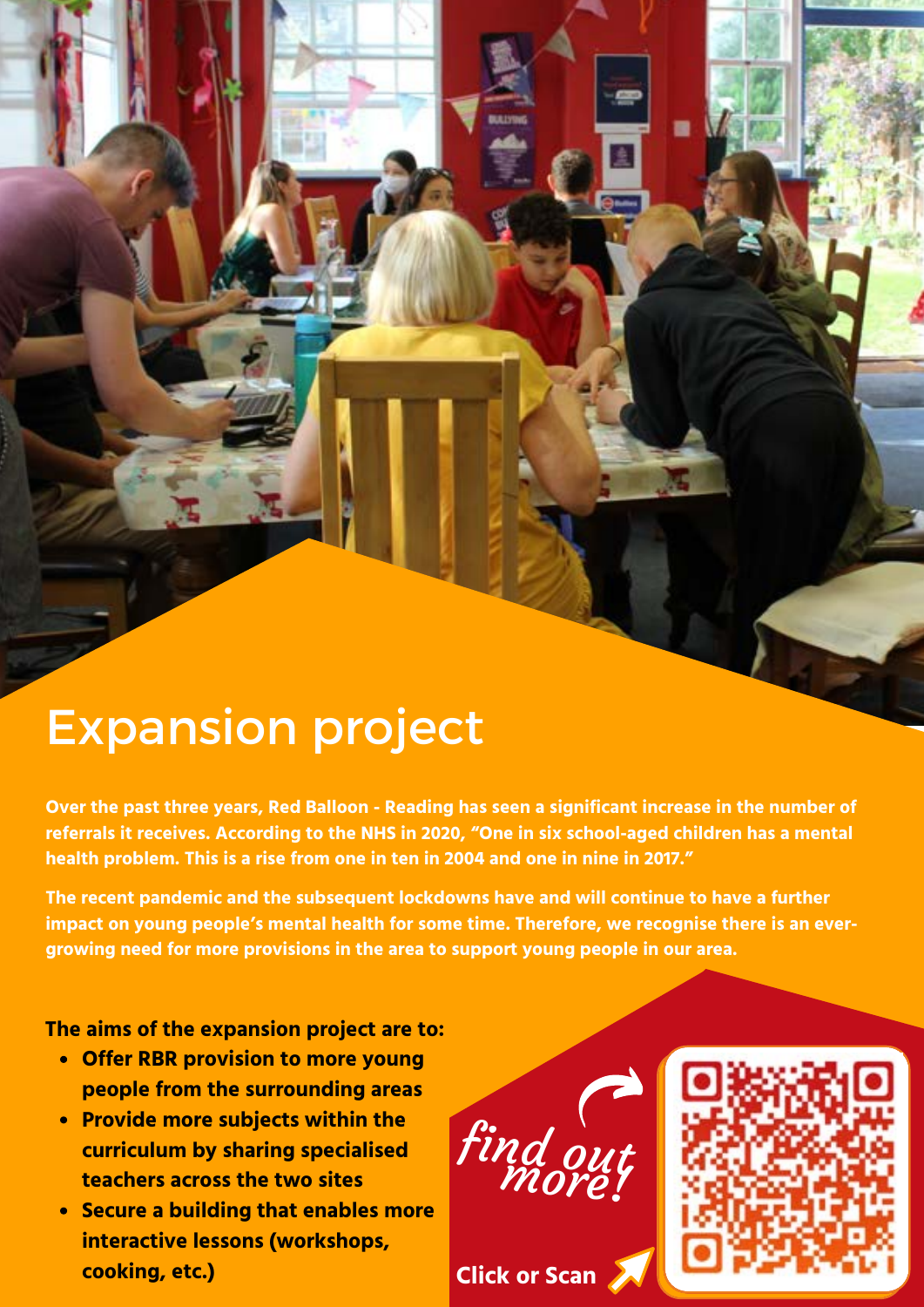

Over three years we need to raise £180,000.

This money will be used to create and tailor the new physical centre, provide resources, enrichment activities and therapeutic support for students at the new Centre.

# Where your support goes



#### **Across Red Balloon in 2018/19, 90p of every £1 donated went directly to supporting our students.**

We cannot operate effectively without good management and fundraising efforts.

Last year, 7.5p of every £1 was spent on strategic support and 2.5p was spent on raising funds.



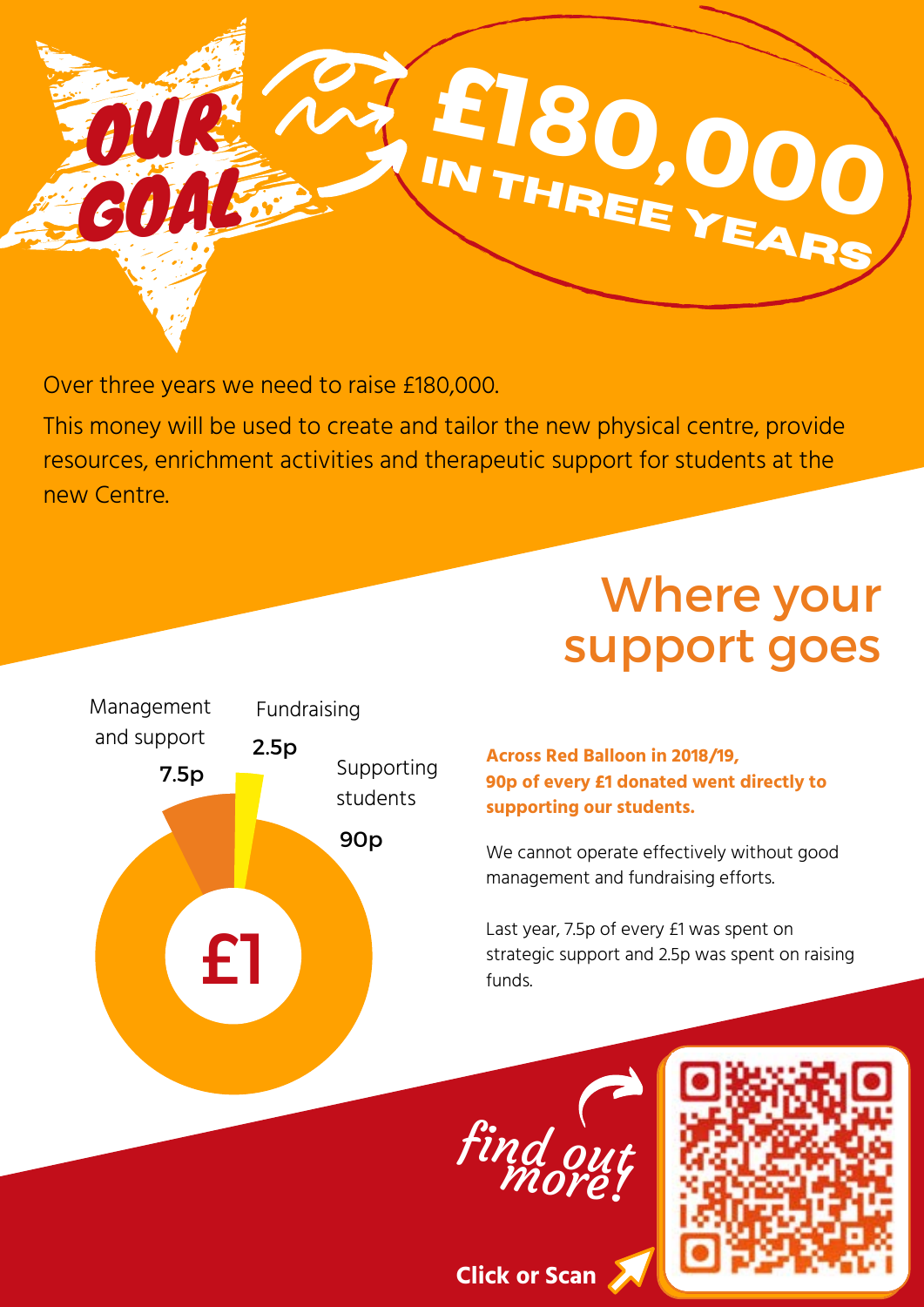# What your support can do



a kayaking experience for a group of 10 young people



a computer for a young person



an interactive whiteboard for a classroom



a new therapy room to support our students



a year of specialist support, such as Canine and Equine therapy.

**Scan**



a therapist for a year to support our students

**For more information about corporate sponsorship and incentives please contact Christina Pepper at [corporate@reading.rblc.org.uk](mailto:corporate@reading.rblc.org.uk) Click or**



our new collaborative kitchen in the new premises

£IO,